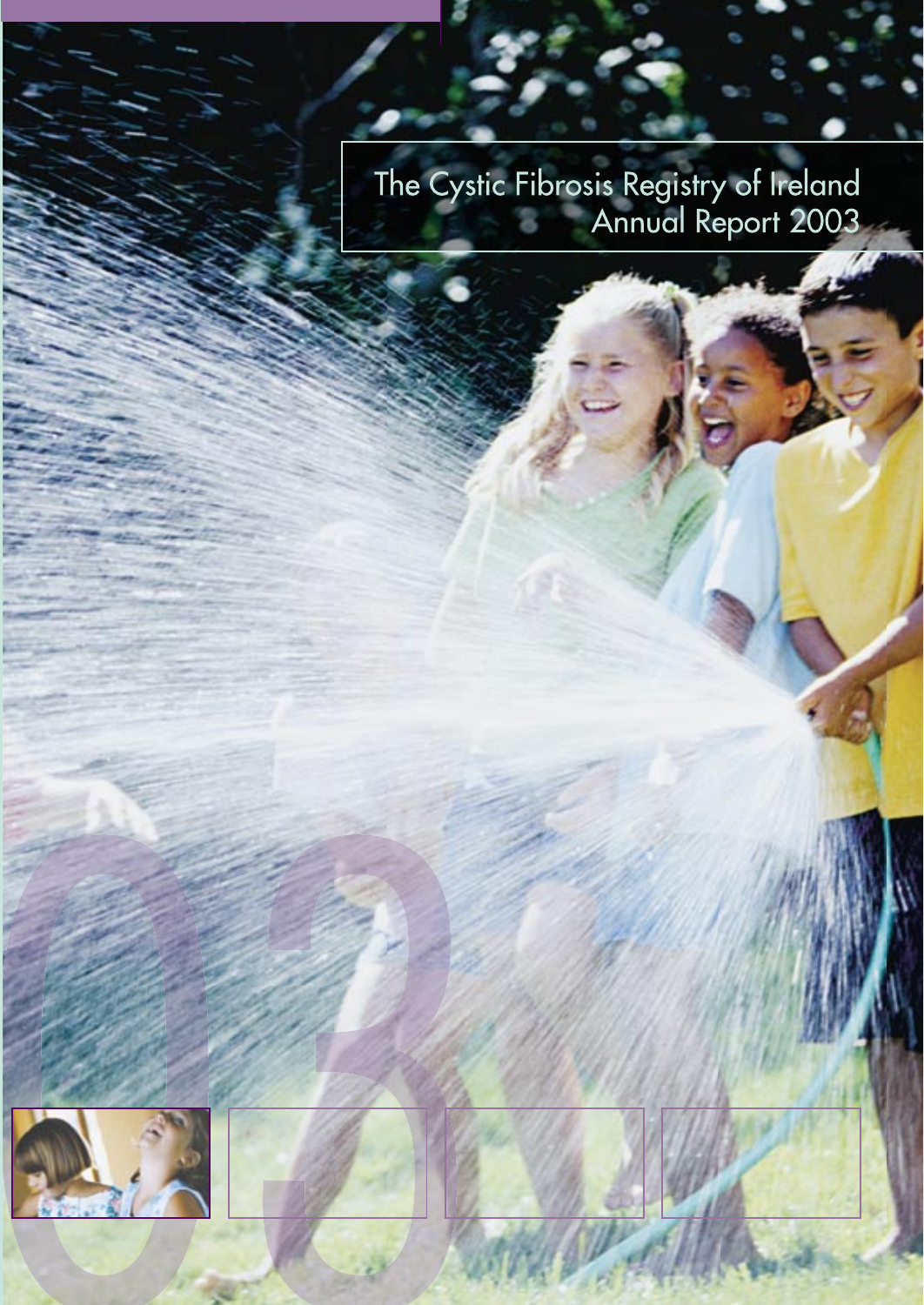## **Contents**

| <b>Executive Summary</b>             | 1              |
|--------------------------------------|----------------|
| Mission Statement & Ethos            | $\overline{2}$ |
| <b>Registry Management Committee</b> | 3              |
| <b>Objectives and Aims</b>           | 4              |
| <b>Registry Website</b>              | 5              |
| Census 2003                          | 6              |
| Collaborations                       | 8              |
| <b>Report Generation</b>             | 9              |
| Other Activities                     | 10             |
| Continuity & Plans: the future       | 11             |
| <b>Financial Summary</b>             | 12             |
| Acknowledgements                     | 13             |
| <b>Appendix</b>                      | 14             |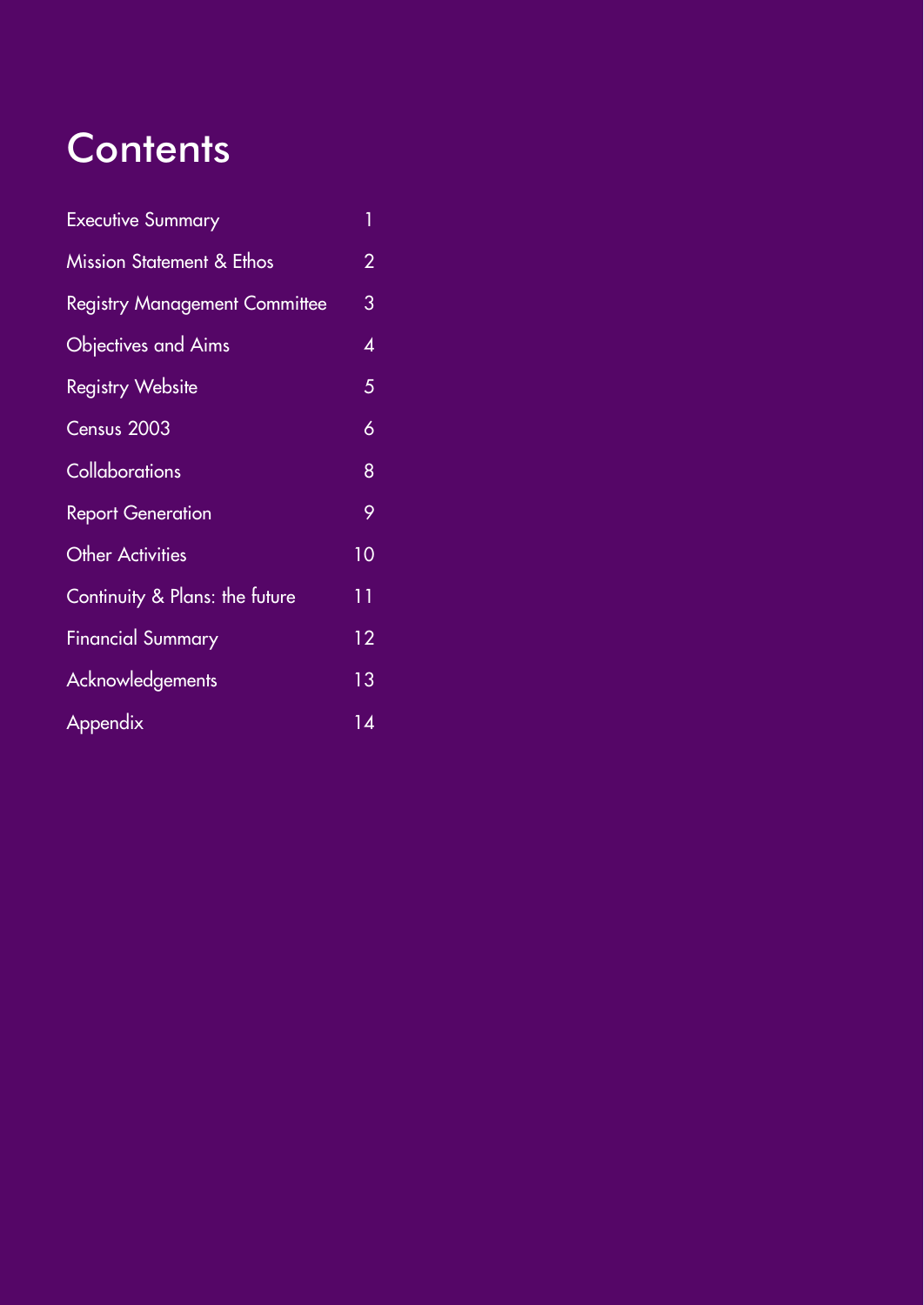## Executive Summary

The field of cystic fibrosis is a complex and intricate one. All of the professionals who work in this field realise that they are dependent on each other in order to be effective. They are also very aware that each and every person with cystic fibrosis is an individual who travels a different route. But it is widely agreed that there are fundamental similarities as well as differences. It follows then, that if we knew more about those similarities, better treatment interventions could be detected. These professionals carry an inherent belief that if all that we know about cystic fibrosis was before us in an orderly display, we could do a better job.

We began this project in the summer of 2001, with a rigorous set of aims and objectives in place. It was then necessary to create a useful and relevant management system. It is important for different healthcare professionals to be able to view the results in this system, in order to apply the findings to improve the outcomes of Persons With Cystic Fibrosis [PWCF]. This type of system utilises knowledge, measurement, comparison, and analysis. The results should be available to a wide audience.

At the close of 2003, we can confidently say that we have a state-of-the-art system which documents the facts and data from patients charts. This system also yields summaries of those facts and data. We can put many queries to this system to ask it to align and re-align the information in a variety of ways. In other words, we can analyse the past, which is a major first step to knowledgeable change.

And so, we move into the realm of "knowledge management." There are three stages of knowledge management: 1) collecting facts and data; 2) relating those facts to produce information; and 3) 'mining' that information for reliable knowledge.

The Irish CF Registry now has the functionality for completing stages one and two of the knowledge management process. It is the responsibility of the Irish CF Registry to keep the database up to date, as complete as possible, and to ensure the data is valid. Examination or 'mining' of the information to produce valuable findings will be done by research people. They will be able to explore many, many aspects of cystic fibrosis through this

approach. Conclusions drawn from these exercises will only be reliable if the original data is accurate.

This report describes the activities that took place in 2003. All of the work undertaken to date is bearing fruit. Individual reports of diagnosis, complications, and treatment are now available. Summaries of patient data for individual CF consultants can be printed out. These reports combine information from numerous places in a patient's chart into one easy-to-read format. This information can be sifted and sorted in a variety of ways to shed even more light on what has taken place.

These major steps however are limited to the number of PWCF who are enrolled on the Registry. By the end of 2003, over 20% of PWCF in the Irish population will be enrolled. The next step is to enroll as many more as possible in the coming year. To date, the limiting factor has been time. If more people are involved in compiling the data, the time to acquisition of a complete database becomes shorter and the tool becomes more effective.

Greater progress could be made at a faster pace if there was a permanent endorsement of this registry. It would imbue confidence in those who work tirelessly toward better outcomes.

There is no doubt that there is cohesion and commitment among the professionals, parents, and patients in the field of cystic fibrosis. I hope that this report complements their dedication and enhances the treatments for individuals to ensure longer survival and a better quality of life.

Linda M. Foley

*Linda M Foley, B.Sc. Director, Cystic Fibrosis Registry of Ireland.*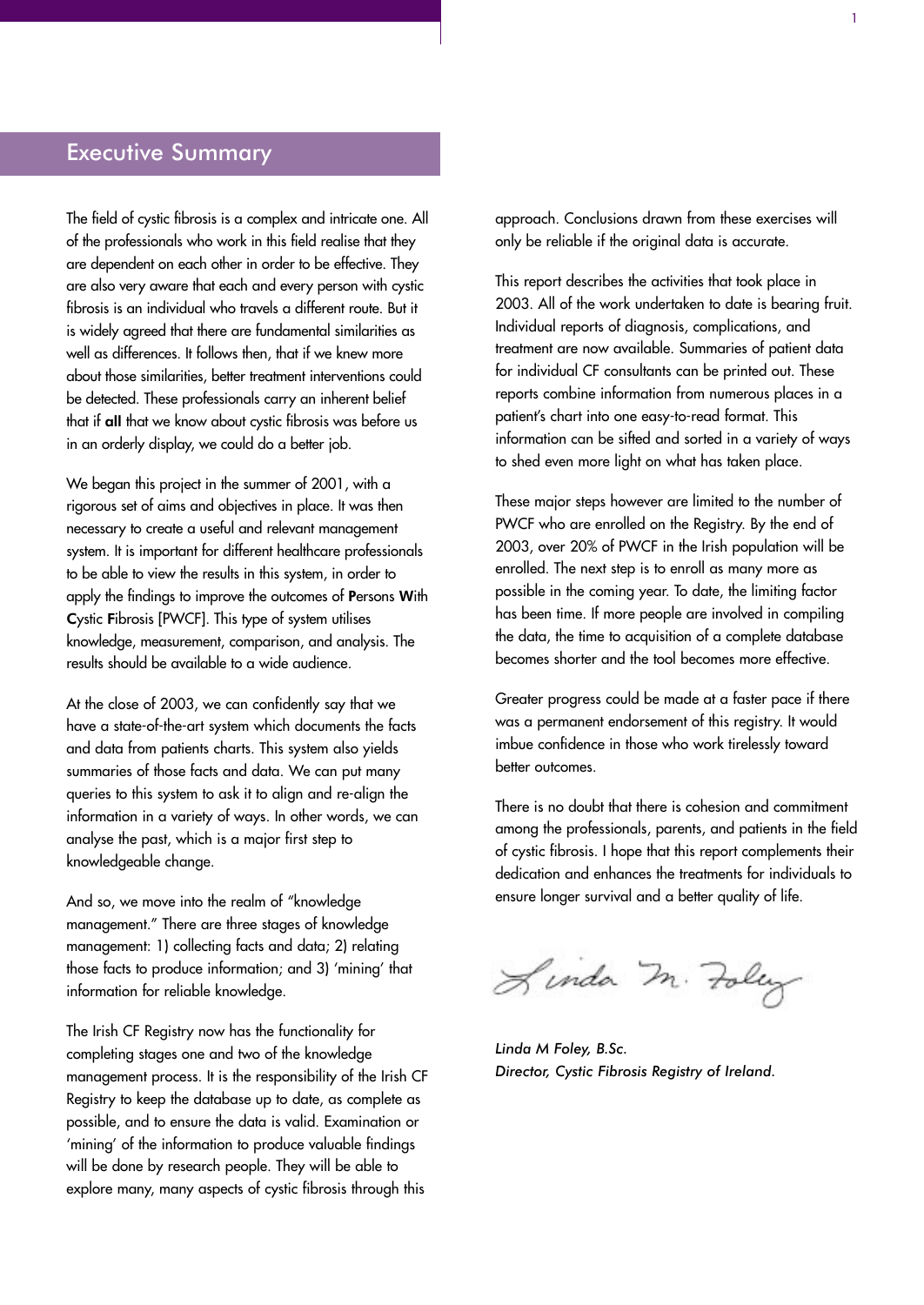## Mission Statement & Ethos

#### Mission Statement

*"The national Cystic Fibrosis Registry of Ireland endeavour to collect and analyse information relating to cystic fibrosis in order to improve the quality of care for all of the people with cystic fibrosis in the Republic of Ireland."*

#### Ethos of the Registry

#### *"The Registry must be independent of institutions."*

- The Registry shall stand on its own, as a satellite to the hospitals, patients and associations from which it receives its information.
- The Registry Management Committee is committed to up-holding this ethos in carrying out its duties.

Description of the main activities carried out by the Registry in the past twelve months forms the basis of this report. Please note that the abbreviation, PWCF, is an internationally accepted term standing for Persons With Cystic Fibrosis.

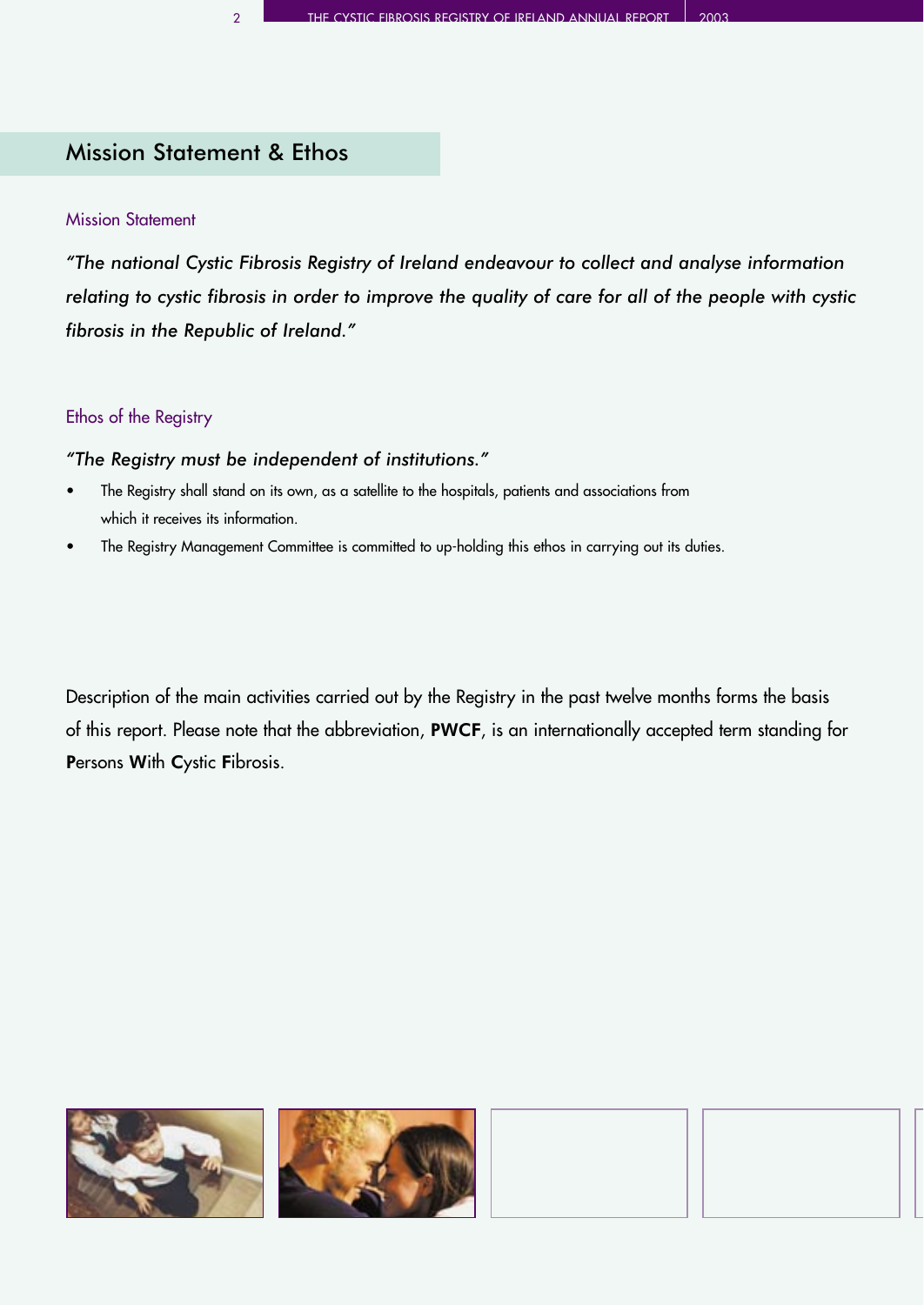## Registry Management Committee

The Registry Management Committee has undergone minor changes during 2003, and these changes are indicated in italics.

| Prof. G McElvaney        | Professor of Medicine and Consultant Respiratory Physician, RCSI, Beaumont Hospital |
|--------------------------|-------------------------------------------------------------------------------------|
| Mrs Linda Foley          | Director, CF Registry                                                               |
| Dr. C. Gallagher         | Consultant Respiratory Physician, St. Vincent's University Hospital                 |
| Dr. P. Greally           | Consultant Paediatrician, National Children's Hospital, AMNCH, Tallaght             |
| Dr. G. Canny             | Consultant Paediatrician, Our Lady's Hospital for Sick Children, Crumlin            |
| Dr. J Gleeson            | Consultant Paediatrician, Sligo General Hospital                                    |
| [replaces Dr B McDonagh] |                                                                                     |
| Ms. C. O'Connor          | CF Specialist Nurse, Beaumont Hospital                                              |
| Ms. G. Leen              | CF Specialist Nurse, National Children's Hospital, AMNCH, Tallaght                  |
| Mr. Martin Wickham       | Esat and member CFAI                                                                |
| Mr. Carl Rainey          | Chairperson, CFAI [formerly Vice-Chairperson, CFAI]                                 |
| To be appointed          | CEO, CFAI                                                                           |
|                          |                                                                                     |

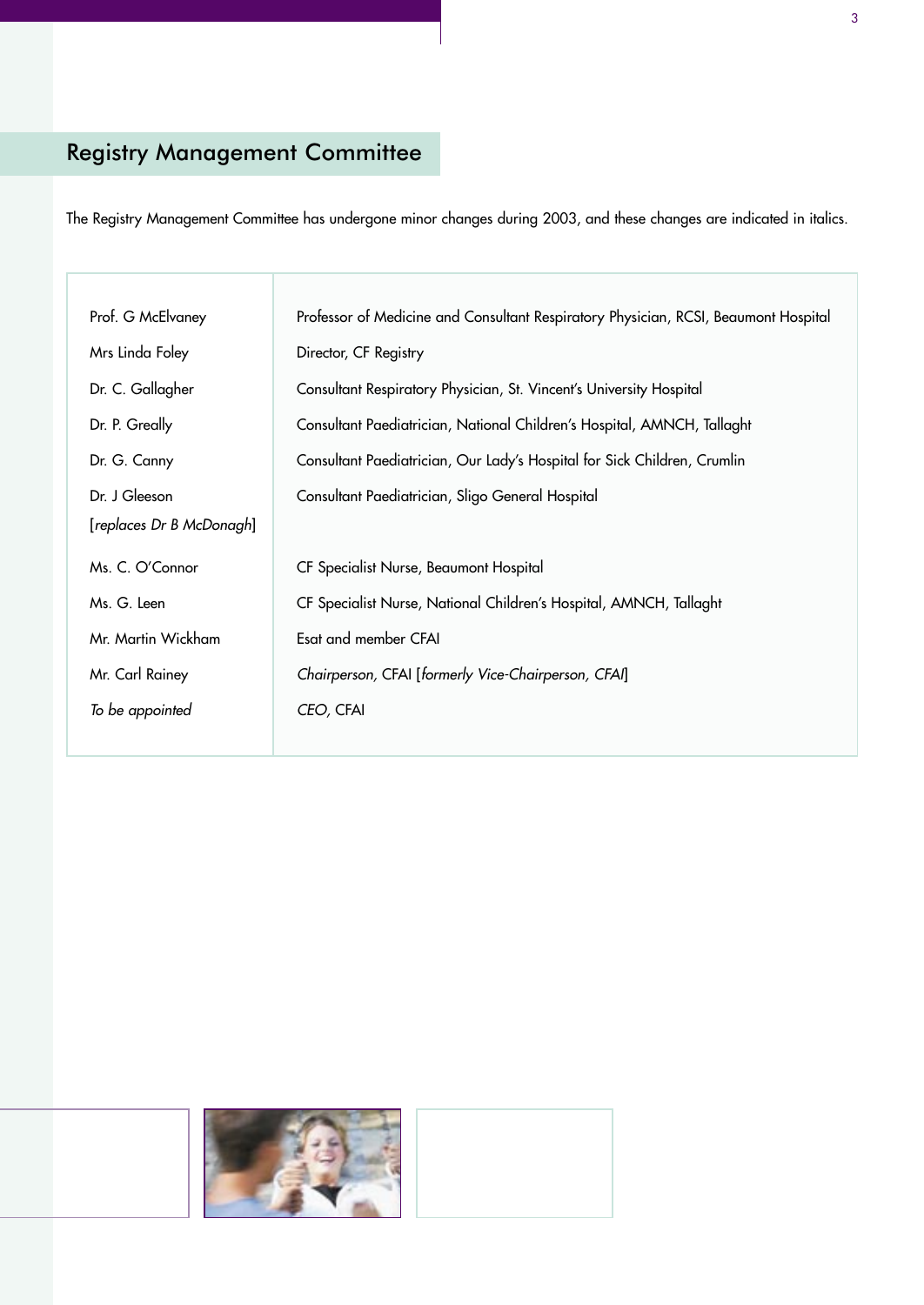The specific objectives and aims of the Registry were published in the first Annual Report, December 2002. These are available on the Registry website: www.cfairegistry.org

The detailed objectives may be viewed in a broader sense as follows:

- 1. to provide a reporting system for those who care for PWCF to better view/visualise their patient records;
- 2. to provide a data repository of all PWCF; and to use that data for detailed analysis of many clinical aspects.

During the past twelve months we have been working to achieve both of these objectives. It is important to deliver a system that has relevance to daily clinic activities (Objective 1); and at the same time to create a databank for research (Objective 2). The style of the reporting system is dealt with in more detail in the "Report Generation" section of this publication.

A process for researchers has been completed. This is to be used by anyone who wishes to extract anonymous data from the Registry. Data Request Forms (from the Registry) have been created. A Data Request Form is then submitted to the Registry Management Committee by the researcher. Once the Registry Management Committee approves of the release of data (in writing), it becomes part of a permanent record held by the Registry.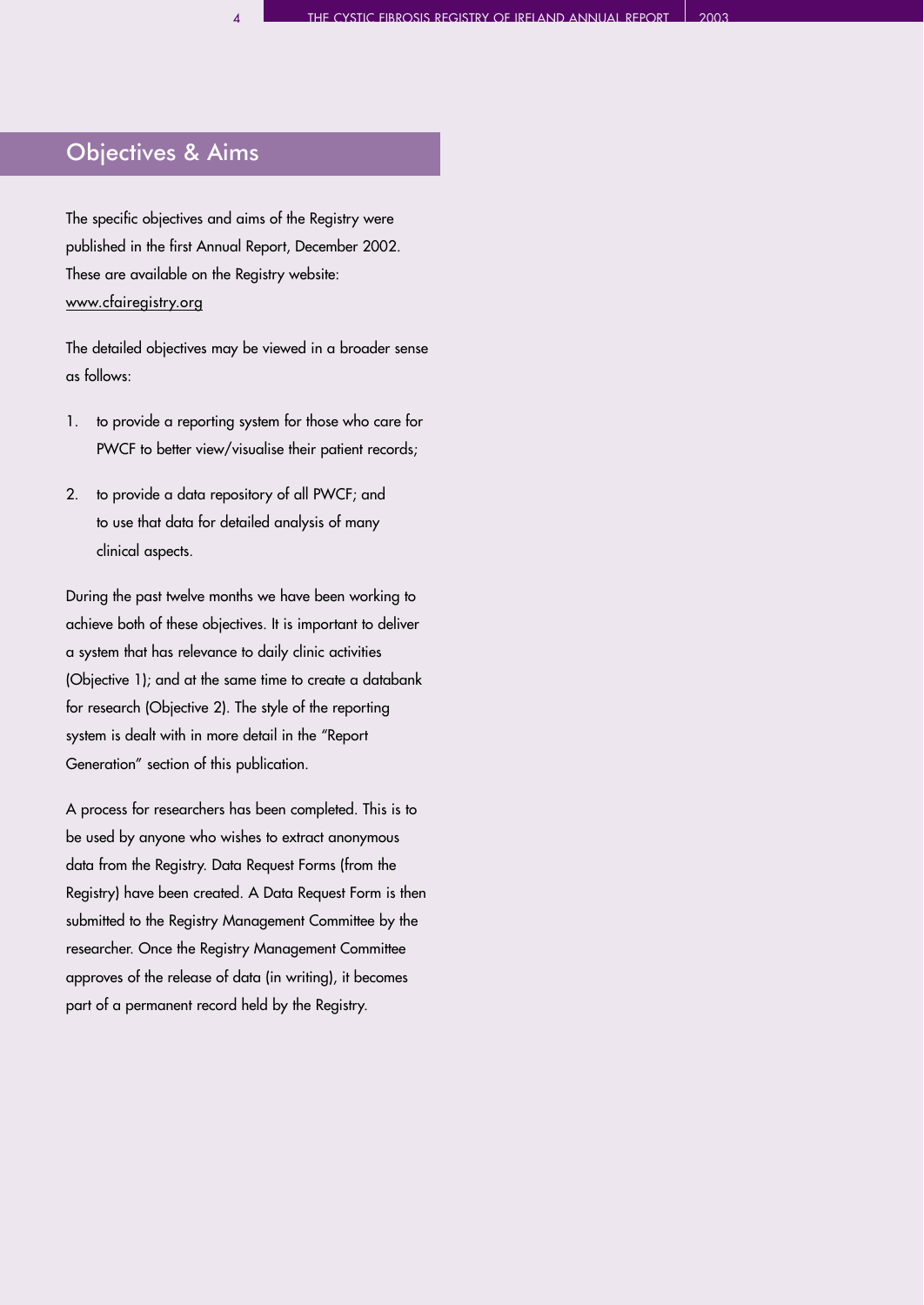## Registry Website: www.cfairegistry.org

Ireland was the first country in the world to launch its Cystic Fibrosis Registry from a web platform (July '02). Since then, in April, 2003 the USA has moved to data entry from all of its centres via the internet.

Many countries are now considering this format for its convenience and 'on-line' appeal. As soon as data is entered, it becomes 'live' and reports can be printed immediately. Also, in the future, there is the possibility of pooling anonymous data from different countries which would yield larger segments for analysis. This gives strength and validity to conclusions drawn from the data.

The public pages of the Registry Website [www.cfairegistry.org] were launched during 2003. These pages contain the following information:

- Background information about cystic fibrosis
- Full explanation of the Irish CF Registry
- List of all CF hospitals/clinics/consultants
- Useful CF links to other CF Registries and Associations
- Information Booklet and Annual Report downloads available
- Frequently Asked Questions
- Privacy Policy

The rest of the website is restricted to consultants who have patients entered on the Registry. They will have their own usernames and passwords. They will be able to view their own individual patient summaries as well as summaries of all their patient data. Training and testing of these functions will take place in 2004.

The CF Registry has the ability to audit all interactions with the database whether they concern new data entry, changes to existing data or report downloads. An auditing report will become part of the annual submission when other users begin to use the database.

Other activities involving the internet that took place during 2003 were:

- Domain name registration for www.cfairegistry.org and Security Certificate renewal.
- Data Protection certification annual renewal granted acknowledging the Director of the CF Registry as a Data **Controller**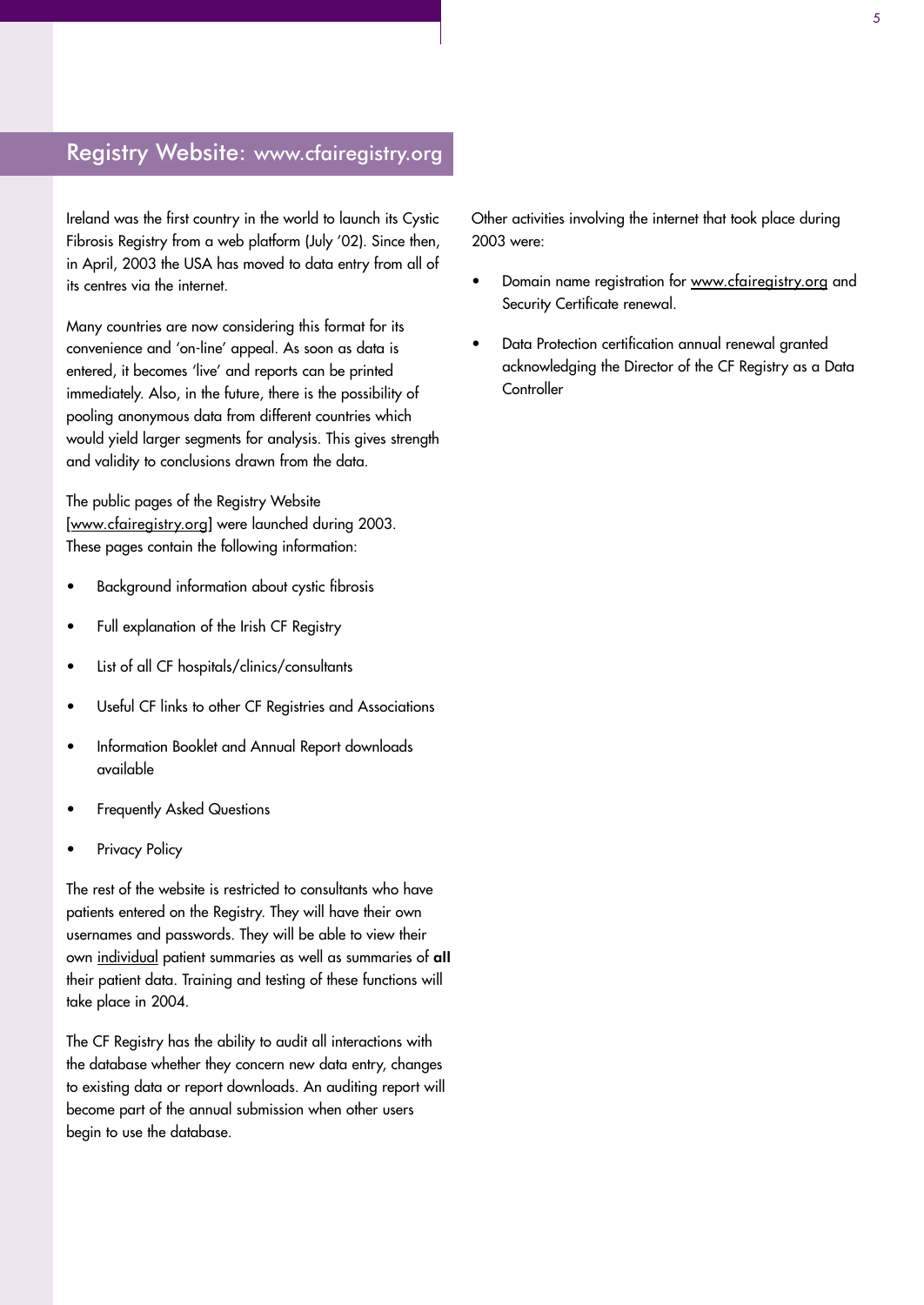## Census 2003

Census of PWCF has been compiled. This is done through the CF Specialist Nurses who return the number of patients attending their clinics and hospitals. Thus, this distribution is based on hospital attendance rather than a person's place of residence.

There is an inherent problem however, in that many PWCF attend more than one hospital. They may attend a tertiary centre for the purpose of Annual Assessment and they may also attend another hospital in their own region for antibiotic treatment for severe infections. Attempts have been made to resolve the possibility of "doublecounting", but the accuracy of the census will not be validated until the vast majority of patients are entered onto the CF Registry. Only then will we be able to perform audits and cross-checks of numbers of PWCF against the hospital/ consultant lists.

However, the following graphs give us an overall estimate of the number of PWCF in the country. The pie chart shows this census grouped by hospital within a health board.



*Figure A: (Above) Health Board Distribution determined by hospital attendance.*

*Figure B: (Below) Hospital and Age Distribution of PWCF in Ireland. N.B: An Adult is defined as a person who has achieved their 18th birthday.*

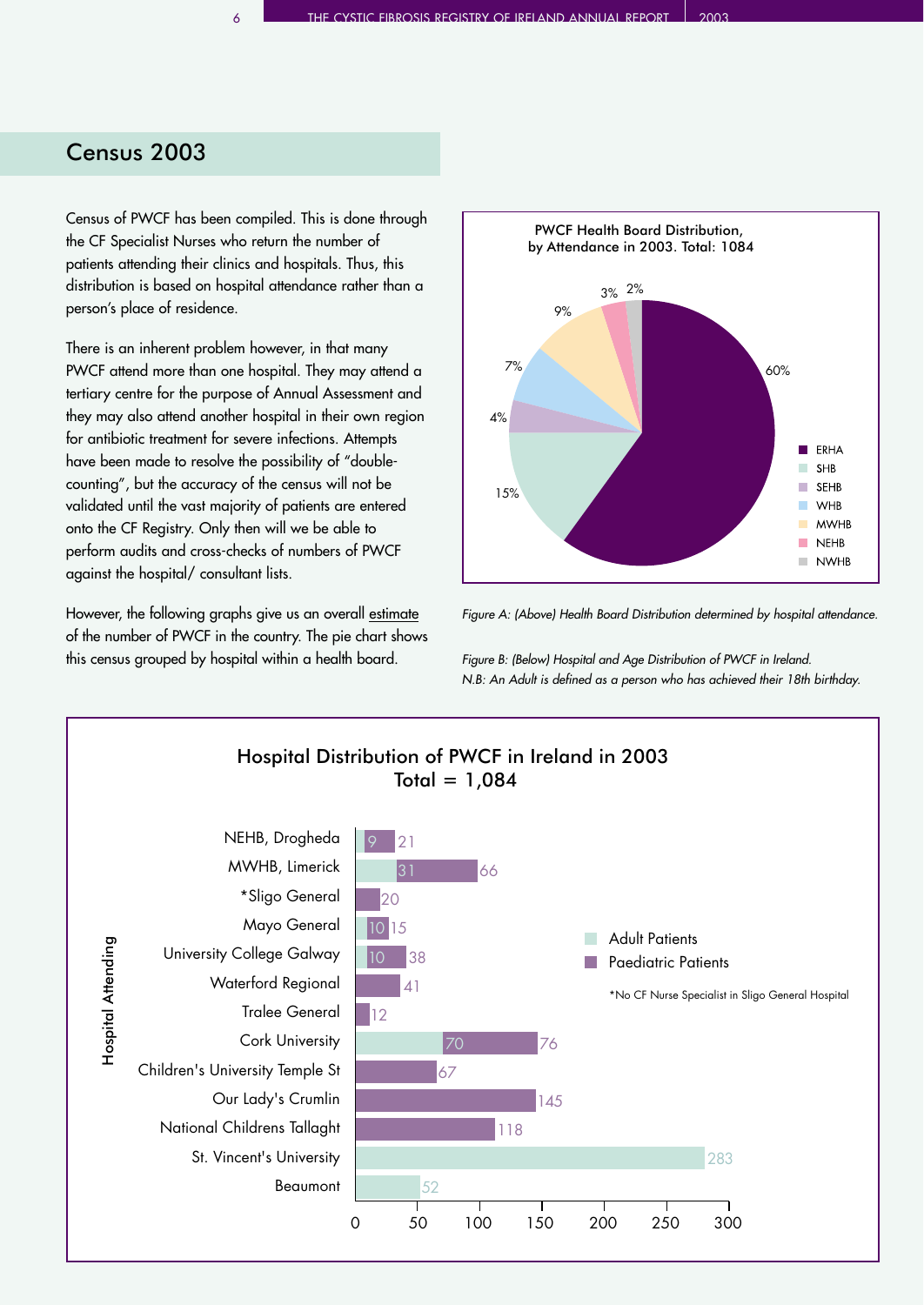The most important aspect of the expected changes over time is the increased proportion of Adult PWCF. This will approach 50% by 2008, as is already the case in many other countries.

Based on the 2003 census, projections have been made for future estimates of the PWCF population. Projections of the CF population will be useful in resource planning.

The following assumptions have been made regarding PWCF population projections:

- 1. The Paediatric portion will stay relatively static as it will lose approximately the same number of PWCF to the Adult group as it assumes from diagnosis at birth protocol (newborn screening).
- 2. The Adult portion of the population will grow and assume a larger proportion of the whole.







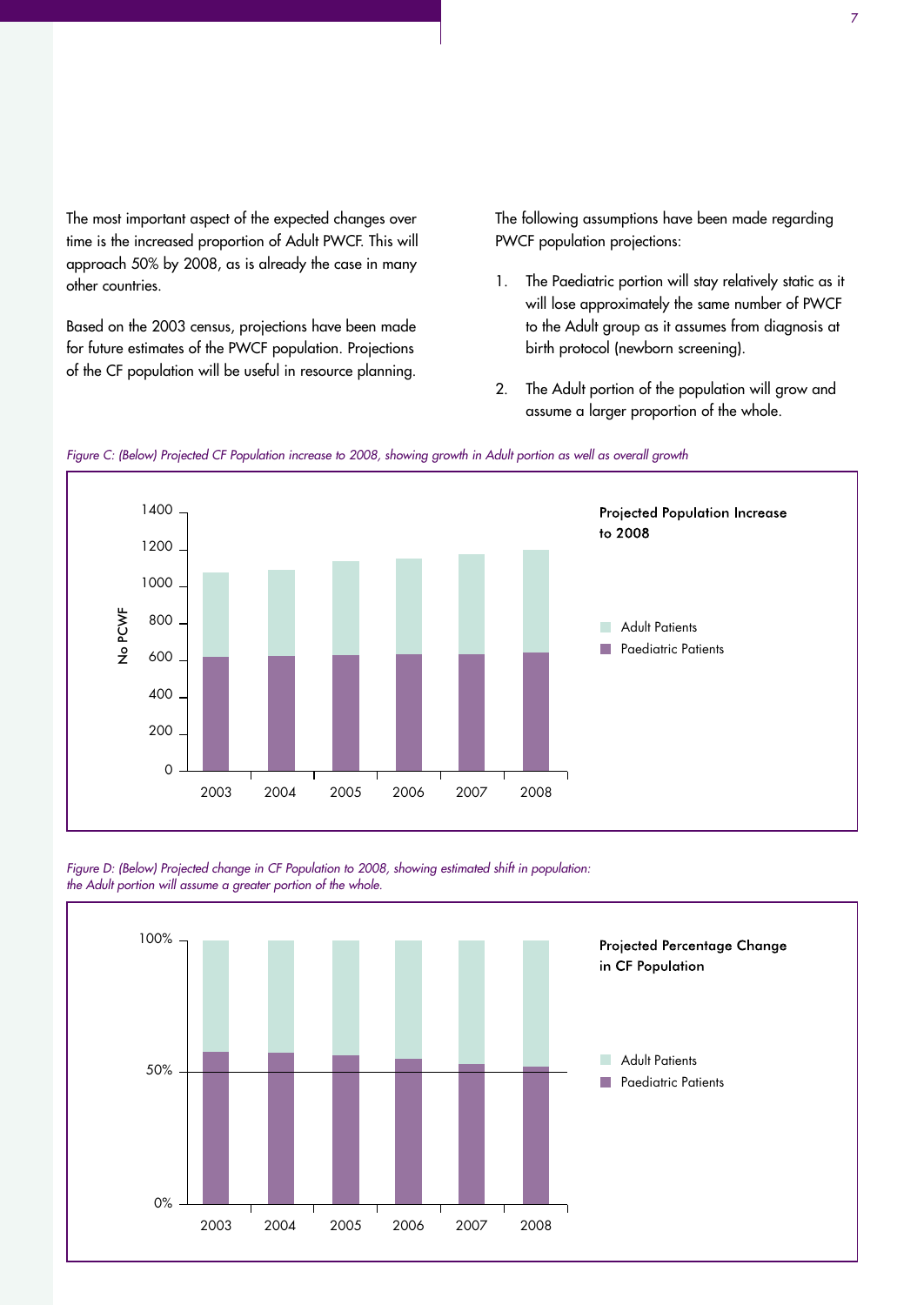#### 8

## **Collaborations**

Collaborative research in cystic fibrosis across countries will bring new data to light in a more expeditious manner than if small groups of doctors work within the boundaries of their own countries. It is for this reason that discussions regarding the best methods for pooling anonymous data have begun.

Combining information from separate databases is only possible if common standards are adopted. It is important to create standards for registries over the next number of years. Much of this work involves how data is collected and stored electronically. Collaboration among many countries will strengthen the development of standards and data collection practices.

#### International Collaboration

Contact has been established with the following registries: United Kingdom, Germany, Denmark, Canada, Australia and the USA. These groups have shared their experiences, reports and information; and this input has been used to build the CF Registry of Ireland.

There is now a registry group that meets at the European CF Society annual meetings, and this provides a forum for sharing best practice. New countries who are about to join the European Union are looking for guidance in the setting up of their own domestic registries. Countries with older databases are investigating new technologies. All countries are interested in comparing their experiences with others and are keen to discuss best practice.

#### University of Wisconsin

The Dean of the UW Medical School and Vice Chancellor for Medical Affairs, Professor P M Farrell, MD, PhD, is a world expert in newborn screening and long-time advocate of screening for cystic fibrosis. Some of his group's research published in 2001 reported on a 13 year study which showed that early diagnosis of PWCF screened at birth was associated with significantly greater growth throughout childhood.

More recent research from Prof Farrell's group has concentrated on the analysis of costs of a newborn screening programme versus traditional sweat testing. This evaluation considers the benefits of diagnosing PWCF at birth versus later clinical diagnosis when more persistent signs and symptoms arise. By that time, several things may

have occurred, among them preventable malnutrition and persistent chest infections. It is generally agreed nowadays that newborn screening (1-5 days after birth) will not only help to prevent this malnutrition, but will also inform the paediatrician who can begin prevention strategies to counter the persistent chest infections.

A pilot study was carried out during June/July 2003 which gathered cost data for sweat tests from the Irish hospitals. This information may later be used in a larger research project to compare costs of screening against the overall costs of late diagnosis. This work, while not directly involving the Registry in 2003, may develop further and the researchers may request information from the Registry about patients with late diagnosis.

The CF Registry is keen to remain closely aligned with this research and since Ireland is noted to have the highest prevalence of the cystic fibrosis genes in the world, it is an ideal place to carry out this research. All information released to researchers will be anonymous and will have prior approval of the Registry Management Committee.

#### Newborn Screening for cystic fibrosis

As a Newborn Screening Programme is likely to be initiated in Ireland in the near future, it is important that newly diagnosed PWCF enter the Registry as soon as possible after birth. This affords many advantages such as prevention of PWCF being lost to follow-up and active management of cystic fibrosis from birth.

It will be necessary to devise a procedure for CF Registry registration at diagnosis and this will improve CF census data. The paediatricians will find value in tracking their new patients which will be facilitated by the CF Registry.

This project will be part of the programme for the CF Registry in 2004.

#### References

Farrell PM, Kosorok MR, Rock MJ, Laxova A, Zeng L, Lai HC, Hoffman G, Laessig RH, Splaingard ML, *Pediatrics* (2001)Jan; 107(1): 1-13

Lee DS, Rosenberg MA, Peterson A, Makholm L, Hoffman G, Laessig RH, Farrell PM, *J Pediatr* (2003)Jun; 142(6): 617-23.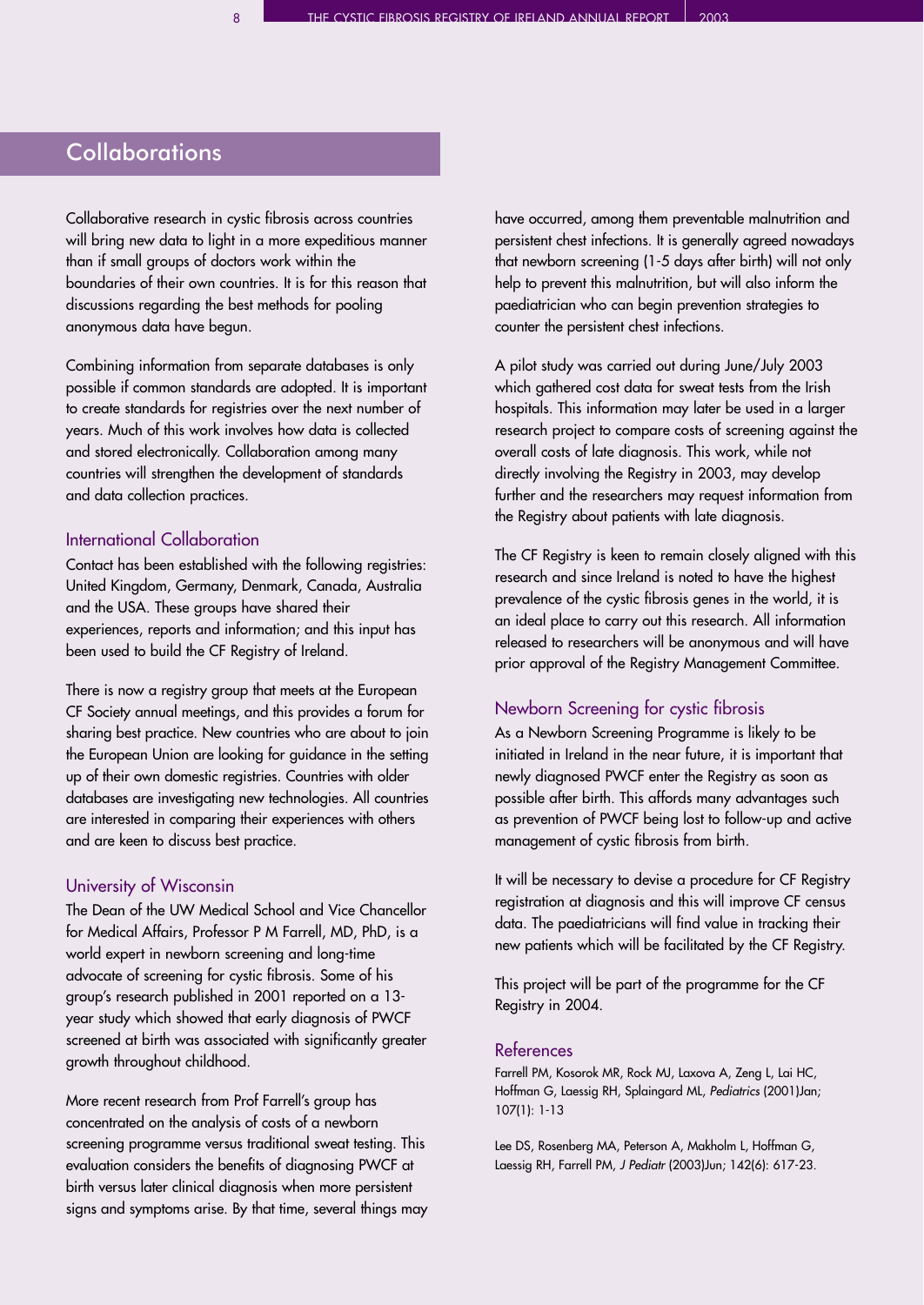## Report Generation

Since cystic fibrosis affects a large number of vital systems, recurrent hospitalisations are often a feature of the condition. Hospital charts grow in thickness and the number of volumes increases over time. It is not unusual for even a young patient to have several chart volumes in the same hospital. Earlier information may not be readily available during an out-patient visit or an admission.

Also, this information does not pass in total to another hospital when the PWCF progresses from a separate paediatric CF centre to an adult CF centre.

Through the CF Registry, a printout of all Annual Assessments (as well as diagnostic information) is available to the patient's doctor no matter where he/she sees the patient, provided there is internet access. These hold all pertinent clinical information in a chronological fashion. The paediatric centre may keep a set of Annual Assessments and the adult centre may print out duplicates of all previous information for that person. This will be far more informative for the CF Adult consultant who might not have access to the older files which remain in the paediatric hospital.

All reports are 'on-line' and 'live'. That is, they include all previous data in the databank. Reports may be used to longitudinally track progress of each patient.

There are both tables and graphs (e.g., all cultures in the year; no. of days on each antibiotic, etc.) as part of each report. Later, longitudinal summary data over several years will be available. These will be summarised in a cumulative fashion so that each year another set of data is added and the report will demonstrate a picture of progress from the time the patient first entered the Registry. Individual patient reports will be updated (i.e., printed) as each unit sees fit. Each unit will have the ability to download their own patient reports on site. Examples of these reports can be found in the Appendix.

Each consultant will also have several summaries of his own set of patients. These will take the form of summary tables and graphs which also provide links to the specific data or patient from which they are derived.

Regarding long term research, the data will reside in the Registry and will be available for use in research projects. There will be data for use in epidemiology, microbiology, dietetics, physiotherapy, respiratory medicine, genetics, CF specialist nursing and health economics / resource studies. Several Global Data reports encompassing the entire database population will be available in 2004.

To date, we have created nine Individual Patient Reports and seventeen Consultant Reports. Each report has multilinks to original data or graphic representations. These are all available on-line, on-demand. In addition to these there are also eight Director Reports on-line.

#### Data Entry

Data entry is the time limiting factor in the achievement of a complete database. Initially it involves three steps: Registration, Diagnosis and Annual Assessment.

Recently a Clinical Research Associate has been employed to assist in data entry and this task will now accelerate.

In some hospitals this task is also being completed by CF Specialist Nurses. Time resource prevents them from completing this at a faster rate, but the benefits become apparent immediately. Because the Registry has the functionality to produce comprehensive summaries of patient care over a 12 month period, these can be seen and printed as soon as data entry is finished.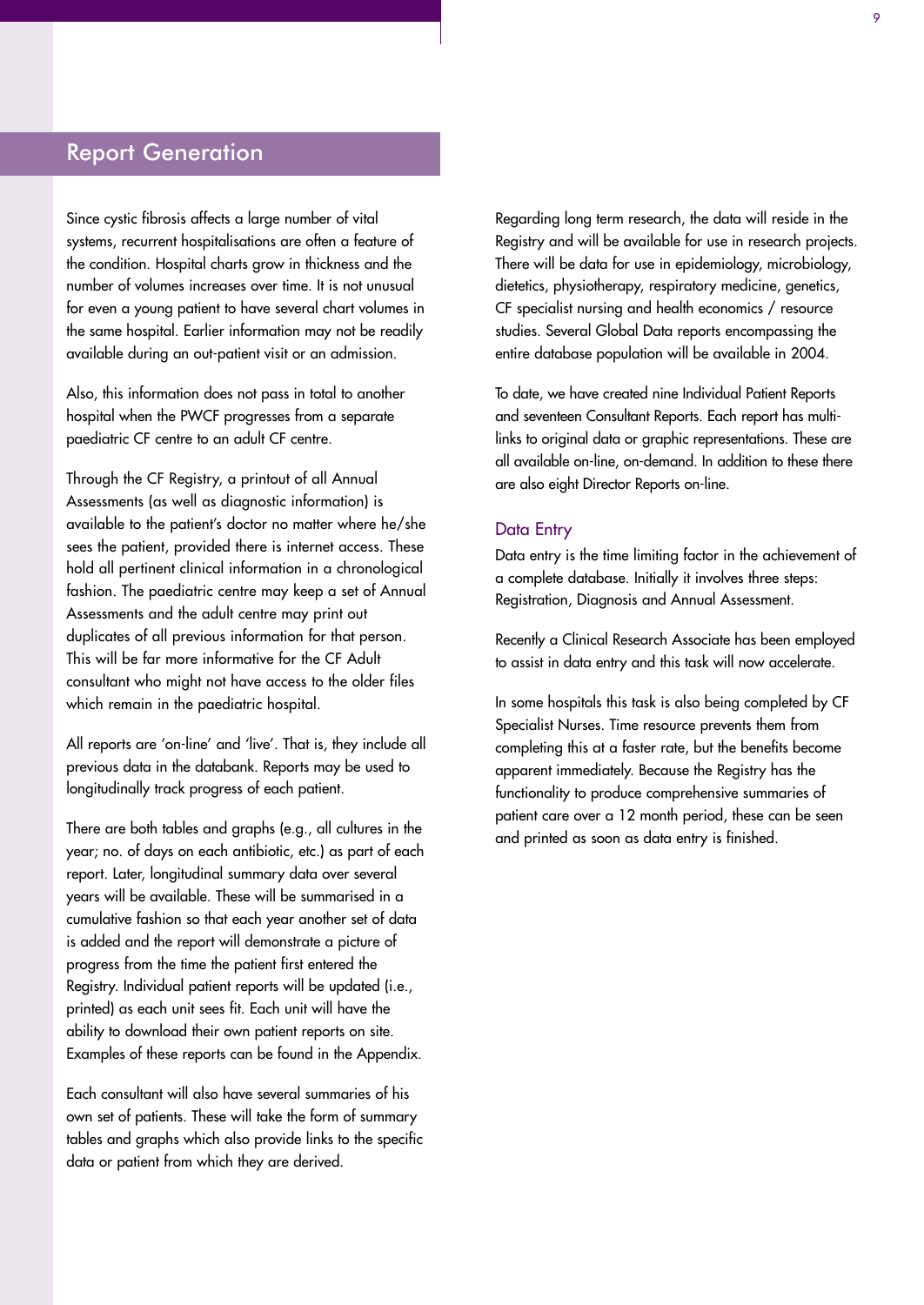## **Other Activities**

Other activities that have been completed during 2003:

- All Hospital Ethics Committee approvals from CF Centres have been granted.
- Training of all CF nursing personnel for administration of Informed Consent completed.
- The Committee has finalised the fields that will be used in the database.

The fields that are currently listed in the Annual Assessment may be expanded in time. There is no restriction to this and new fields will be added as the Registry Management Committee sees fit.

Two additional in-house databases have been created:

#### Consent Form database:

This is used to track consent forms and compare with the census from a particular hospital. This database will probably become redundant after a number of years as the registry itself will become the source for the census figures.

National CF Medical staff database used for contact purposes:

Data input from several disciplines is required to complete the annual assessment. Among them are nursing, dietetics, physiotherapy, microbiology, and transplant services. This database is updated at the time of the census each year.

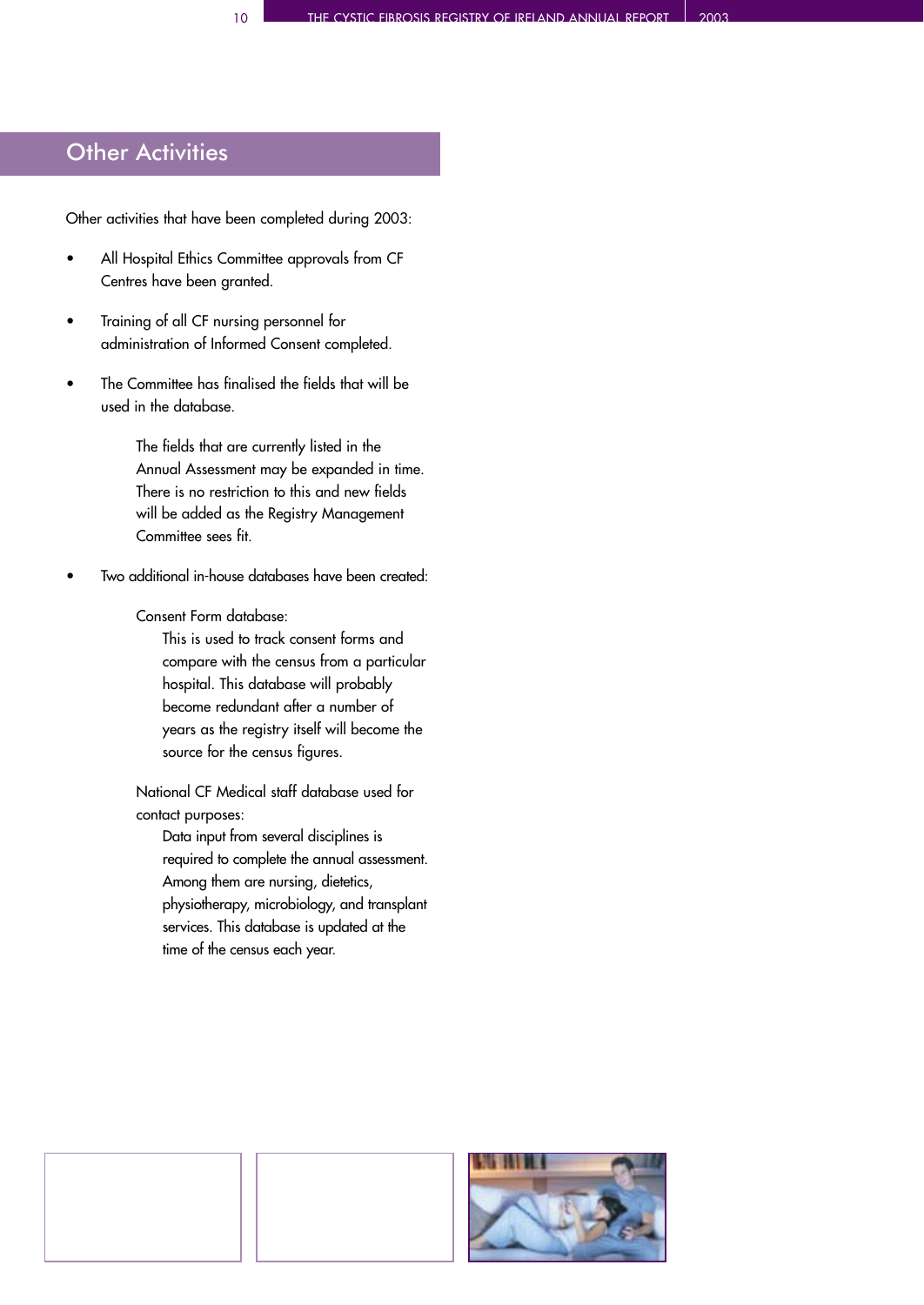#### Continuity & Plans: The Future

The Department of Health & Children has published a "National Health Information Strategy". It contains many clear objectives to "…promote, protect, restore and maintain the health of individuals and the population." The Cystic fibrosis Registry of Ireland has closely aligned it's objectives to those of the health information strategy.

The healthcare sector is moving rapidly into the field of "knowledge management". This may be described as the use of computer technology to organise facts and data, bring together all sources of information into one system; and then interrogate it for relationships that superficially may not seem to exist. This knowledge management technique is being used to bring down costs in healthcare and increase efficiency in health systems. The same technology can be applied to all health conditions. In this case, efficiencies naturally result because more orderly information is at the disposal of the doctor when he/she makes a crucial treatment decision.

No analysis is complete without a detailed and exhaustive look at the past. Technology allows us to do this task almost instantly. One might be able to see why one group of patients responded to a treatment while another group did not. An understanding of clinical history will assist us to predict future response to a treatment. Now, if one creates a computer system that organises this clinical history, then one can look at endless comparisons which will help us to answer the question of what are the best treatments for the patient.

With a system like the CF Registry of Ireland, we can simultaneously look at history, while building and testing hypotheses for improved care. As the bank of historical data grows, so too does the power of observation of any present population. The testing of a change in therapy can take place within a shorter time span.

This is why, now that the system has been assembled, it is so important to keep it continuing. Within only a few months, tangible products are already issuing from the registry.

It is difficult to create plans for the future without continuous funding. A permanent commitment has been sought from the Department of Health & Children.

In order to speed up enrolment and add subsequent annual assessments, further staff is required. This can be satisfied by an addition of one or two data entry persons.

Further interrogation of the database should be the territory of full-time researchers. This can be fulfilled by doctoral or post-doctoral candidates (at universities and medical schools) who are self-financing from academic grants.

A recent publication (2002) on Disease Registers from the UK recommended that the physical location for a research register should be in an academic environment, with statistical and epidemiological expertise available, where all potential users feel they have equal access and where those with legitimate scientific interests feel on an equal footing. To fulfil these objectives the present location of the CF Registry of Ireland would need to change.

If the Department of Health & Children sees fit to offer future funding to the Registry it is hoped that the following will be considered:

- 1. Permanent commitment to the Registry;
- 2. Support for an increase in staff when needed;
- 3. Support for a change in location.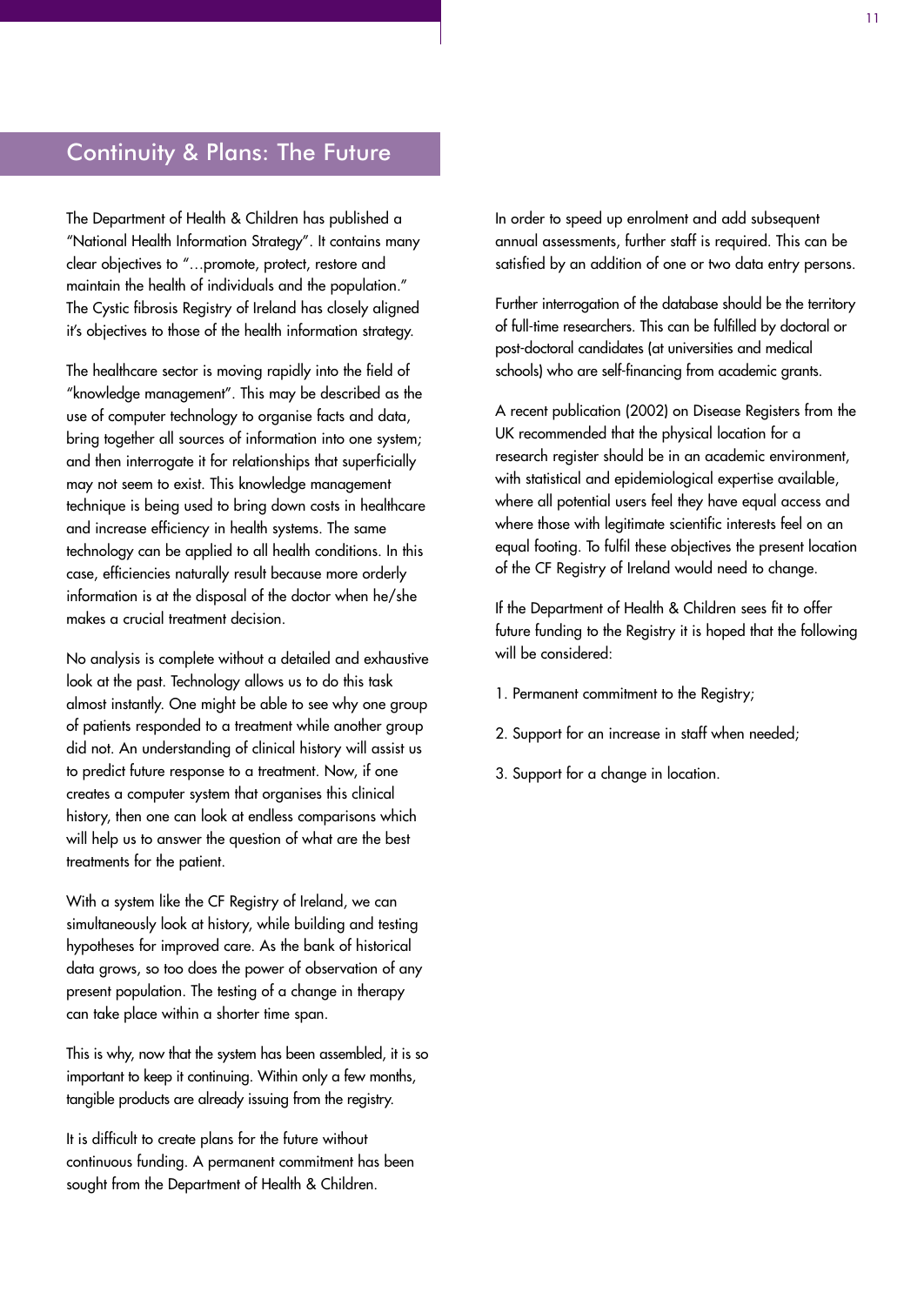The following financial summary of the accounts illustrates the expenditure for the first 18 months of operation of the CF Registry of Ireland, excluding salaries. The accounts were audited by Ryan Glennon & Co, Trinity House, Dublin 6.

| Financial Summary: 18 Months to end of December 2002                                                                 |         |
|----------------------------------------------------------------------------------------------------------------------|---------|
| <b>INITIAL SYSTEM SPECIFICATION</b><br>Domain registration, Set-up fee, Six months hosting fee, Security Certificate | €11,554 |
| DEVELOPMENT COSTS<br>Database Application, Installation & Training                                                   | €12,357 |
| SET-UP HARDWARE<br>Lap-top computer, Printer, Zip drive, Port Replicator, Monitor, etc.                              | €6,991  |
| <b>TRAVELLING EXPENSES</b>                                                                                           | €3,460  |
| <b>ADMINISTRATION COSTS</b><br>Telephone, Heat, Electricity, Printing, Office Supplies, Insurance                    | €7,943  |
| <b>TOTAL</b>                                                                                                         | €42,305 |

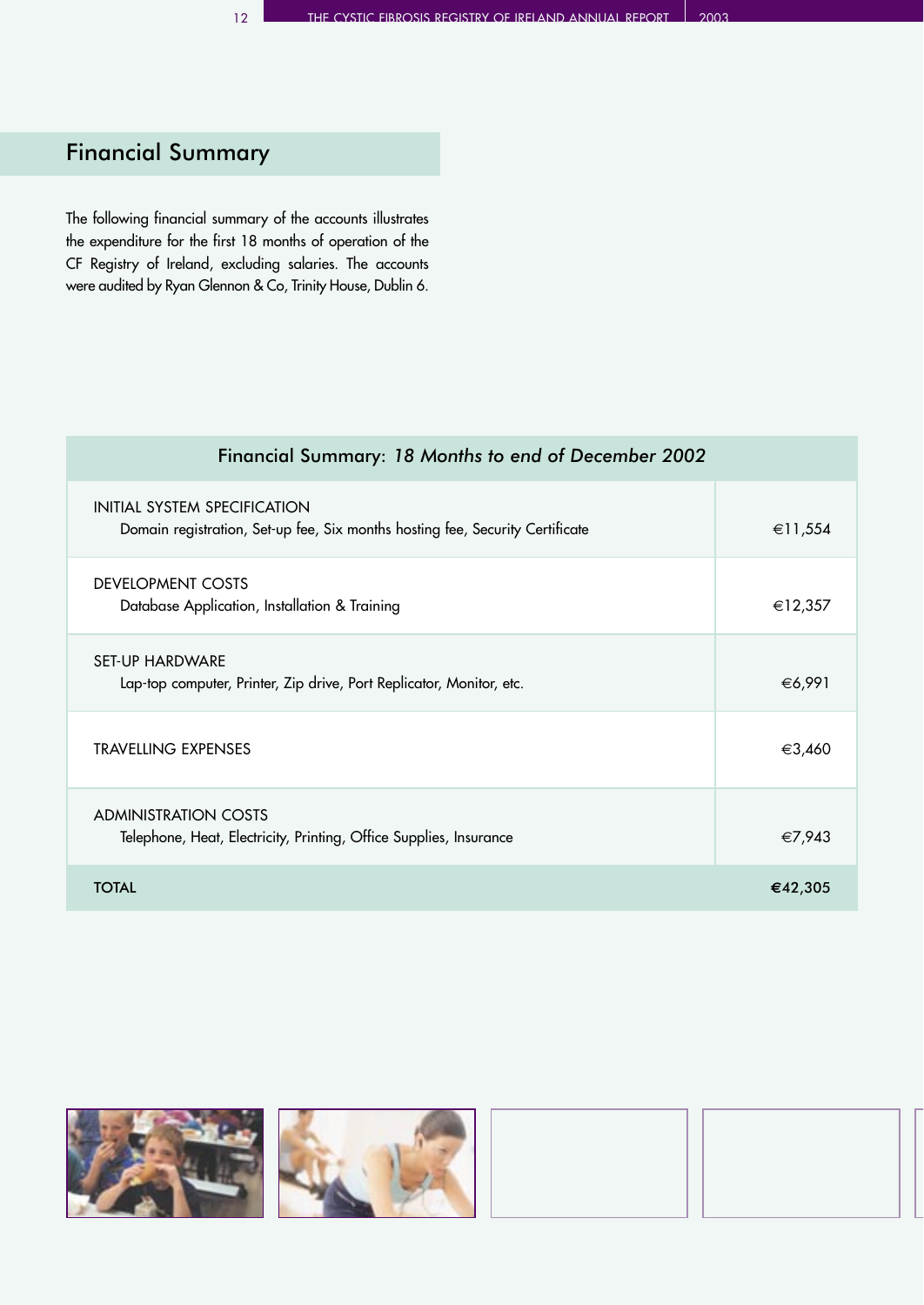## Acknowledgements

The Cystic Fibrosis Registry of Ireland is grateful to the Minister of Health & Children, Mr Micheál Martin. His staff have all been generous and constructive with advice. We appreciate their foresight and support of this project from the outset.

The Cystic Fibrosis Association of Ireland and its Chairperson, Mr Carl Rainey, have also been sterling in support. They conceived and encouraged this Registry and I hope that it lives up to their expectations.

The Registry Management Committee under Chairman Professor N. G. McElvaney have voluntarily devoted time and energy to the Registry by attending meetings and reviewing activities. Their strategic thinking ensures that the Registry operates at the highest possible level.

As always the parents and adult PWCF have contributed to the Registry and have been very positive. They should be commended for their strength and compassion under stressful circumstances.

Mr Rahul Rana, of ecom-ireland, continues to lend his most creative talents to the Registry. Not only is he always available, he also consistently delivers undertakings to agreed timelines.

The work that we have done to date would not be where it is without the universal support of the CF Nurse Specialists. They put in remarkable efforts and yet manage to incorporate Registry responsibilities into their daily workload. The CF consultants, physiotherapists and dieticians also work under challenging conditions and all of them have welcomed the Registry by contributing their ideas and encouragement to it.

There were many CF registers in operation before we began. Certain individuals have encouraged us, in particular, Dr Anil Mehta, Director of the UK CF Database at the University of Dundee. Dedicated people in many different countries have also conveyed their experiences: Australia, Canada, Germany, Denmark, Israel, and the USA.

Finally, Professor Farrell at the University of Wisconsin has given his time and advice to this project and should be recognised for his expert contribution. In addition, his staff have shared their knowledge and experience and continue to do so.

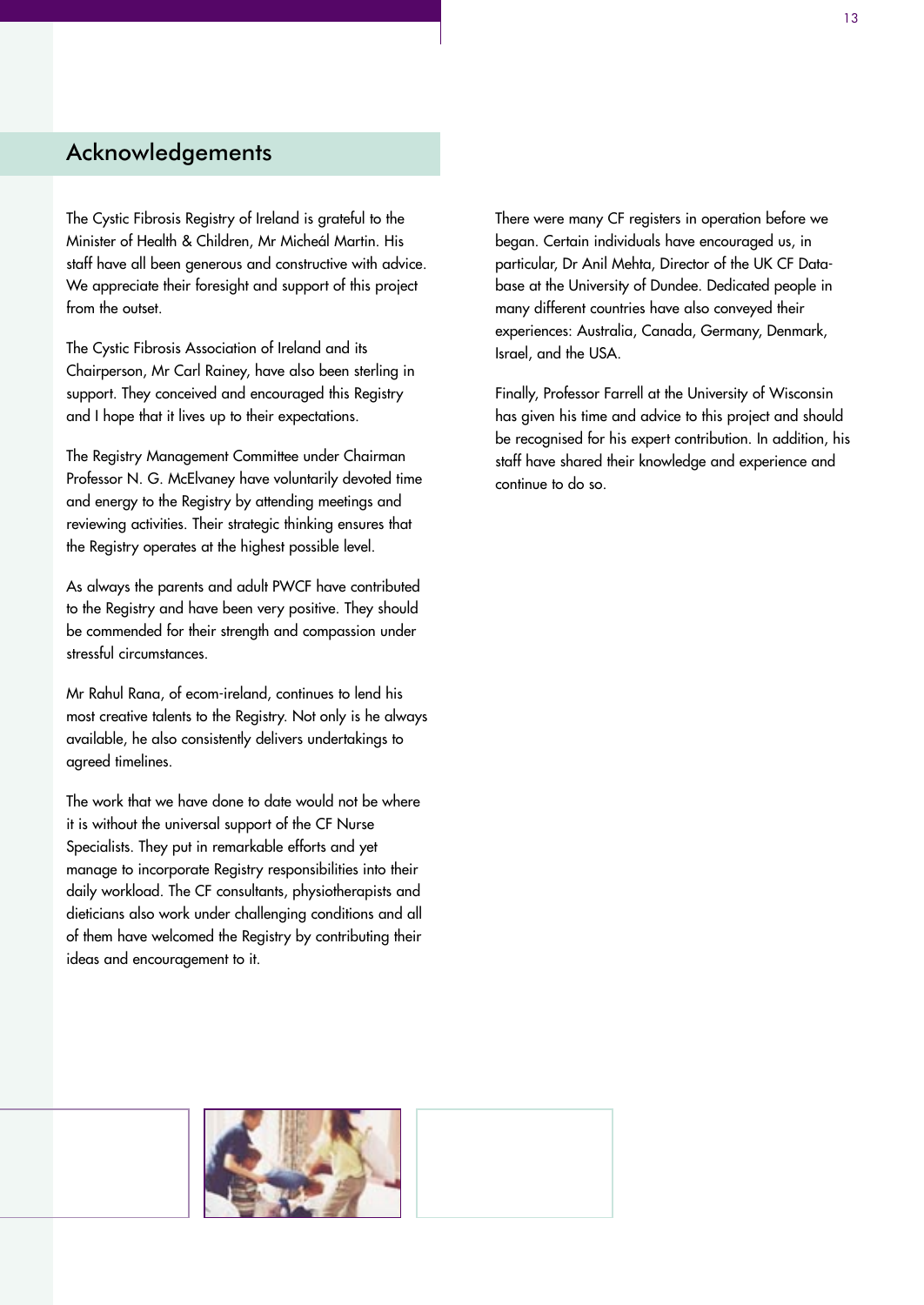## Appendix

## Selected Illustrations of Individual Patient Reports

|                                                                                              | Gorgic Londongston; H. Brooklet, C. Territ Disclosed Co. 12 Notes & Geneteration;                                      |
|----------------------------------------------------------------------------------------------|------------------------------------------------------------------------------------------------------------------------|
| <b>Cystic Fibrosis Registry</b>                                                              |                                                                                                                        |
| miljóðust Pallast Kuppfa                                                                     |                                                                                                                        |
| MacRical Summers (1991)<br>Rossell Entrapikal - Decrember 3, 2004, 10:00 pm                  |                                                                                                                        |
| Traitist Of Amnual Advantument 1                                                             | <b>BANTINGS</b>                                                                                                        |
| Auserdays Of Monthly Baltimore Land Trees Updates :                                          | 33                                                                                                                     |
| <b>Name:</b> 1<br>38'd DVL                                                                   | <b>SOL</b><br>Putteret Unique 33 hardwr :                                                                              |
| Entragedised :<br>31. Vincent's University Mosphal.                                          | Floragill all flasmsbare to<br><b>PERMITE</b>                                                                          |
| Carryall and 1<br>31 Utariai Galagher<br>Diskul 20 Block L.<br>ANNIBUR Age 1 TI Joseph       | <b>GP</b> 1<br>To, John Dow                                                                                            |
| Doku Of Disgmaph :<br>1 30/MAD 972                                                           | Age At thegreate L.<br>$2$ weeks                                                                                       |
| Hotbad (if Eleptosis (Fresonting Eyeshotts) (                                                |                                                                                                                        |
| <b>Sandype Brow  </b><br>. Pen 21                                                            | Affalm E11<br>17715                                                                                                    |
|                                                                                              | $A$ Felix 2:<br>AP 9 EE                                                                                                |
| Wood Hersenh Upskela :<br>JPLAV/SIRES                                                        |                                                                                                                        |
| Namber Of Chara Exacerbations :<br>$\mathbb{R}^n$<br>Norriker Of Other Eunierhallors :<br>m. |                                                                                                                        |
| Navelser Of HengiltsBeatlane J.<br>リスポット                                                     |                                                                                                                        |
| Club, bern Eor Hough Mindless Brandt and Clinit (By Year)                                    |                                                                                                                        |
| Number Of Complications    <br>$\blacksquare$                                                | List Of Complications :<br>3 Oldsmi Peaumenter Infection Cd Indensity).<br>I Onen's Sharemone Interior (cd interested) |
|                                                                                              | 3 Allergic Briencha Pulmomery Aspecialisms (AMFA)                                                                      |
|                                                                                              | 4. Palaceado: insufficiency<br>3. Children                                                                             |
| EBA have Fer Completenterst Heport and Ebank (by Associational Period)                       | E Orivojania / Orivojanaco                                                                                             |
| Transplant Matus :                                                                           |                                                                                                                        |
| Currently being available?                                                                   |                                                                                                                        |
| (Stak Jases Cas PET) (Shart (Ny boxeconount Partiel) -                                       |                                                                                                                        |
| Unfluens in Lost Forlied 1<br>Courgh Syraths :<br><b>No Positives</b>                        | Assember of FordOver.                                                                                                  |
| <b>Novihiama</b> 1<br>List of FoxKives  <br>A STACHSFORD AVENUE                              |                                                                                                                        |
| 8 PolyAlmonas aesigness (Philips)                                                            | 2 Fourtherman antigrate (first mudde)                                                                                  |
| 3 Carolina rult specified                                                                    | 4 Presidentes antiprova (Muzzle status not national)                                                                   |
| 6 Profilest Haraldik                                                                         |                                                                                                                        |
| # Gram posttive catch<br>lierata excelerat<br>$\mathbb{R}$                                   |                                                                                                                        |
| <b>B</b> Competitives achilications.<br>60 Flexibarbetum indologenes                         |                                                                                                                        |
| BALL:<br>fea Paulines.                                                                       |                                                                                                                        |
| 45k/k Detroit Fair Culturers Chieff (By Assessment Period)                                   |                                                                                                                        |
| Actibiuties in Lett Ferral 1<br>Antibiotics Gloss                                            |                                                                                                                        |
| cettacons.                                                                                   | <b>Route</b><br>families of days in last period.<br>11<br>11 Hotel                                                     |
| <b>INTAILERS</b>                                                                             | <b>ST Holla</b><br>m                                                                                                   |
| <b>Robornstrees</b><br><b>REDESIGNATION</b>                                                  | m<br>FT PRINT<br><b>bi</b> home<br>$\frac{1}{2}$                                                                       |
| 3 pitcher + colphometricans                                                                  | <b>PIT WANTED</b><br>m                                                                                                 |
| system + cophonetrials                                                                       | <b>YF</b><br>Tel Homes                                                                                                 |
| Telligations.<br><b>Total Days</b>                                                           | $\mathbb{Z}$<br>Tel Holmer<br>216                                                                                      |
| EBUL Facer For Anti-Auto a thurt (the Association) Factor()                                  |                                                                                                                        |
| Uther trautments gives in Last Period 1                                                      |                                                                                                                        |
| Bata agreed .                                                                                |                                                                                                                        |
| Inhaled Diamid<br>O'll thereof every year.                                                   |                                                                                                                        |
| Printer Jerry inhibitor<br>Freamer finds Weekly Linksbrooks suchasy                          |                                                                                                                        |
| 10pm 354muni Carls/Vitamer 21.                                                               |                                                                                                                        |
| Impie Instine<br>CHE                                                                         |                                                                                                                        |
| <b>State children</b><br><b><i>Standard Gallery</i></b>                                      |                                                                                                                        |
| ATLANDSE                                                                                     |                                                                                                                        |
| O'al Trapperent)<br>Entymous   Crecort \$5,000 ST                                            |                                                                                                                        |
| (Olivik Reario Evel Living Tranks Thomas/data Chieff Efty Associationson) Particula          |                                                                                                                        |
| ERRANT (Articol) Trafesco                                                                    |                                                                                                                        |
| Vaccines or insmunisations in Lavt Period :                                                  |                                                                                                                        |
|                                                                                              |                                                                                                                        |
| Click frees For Smith Lemmary Usef. [By Assessment Fields]                                   |                                                                                                                        |
| Clink buye For All Gregory (by Assessment Partial)                                           |                                                                                                                        |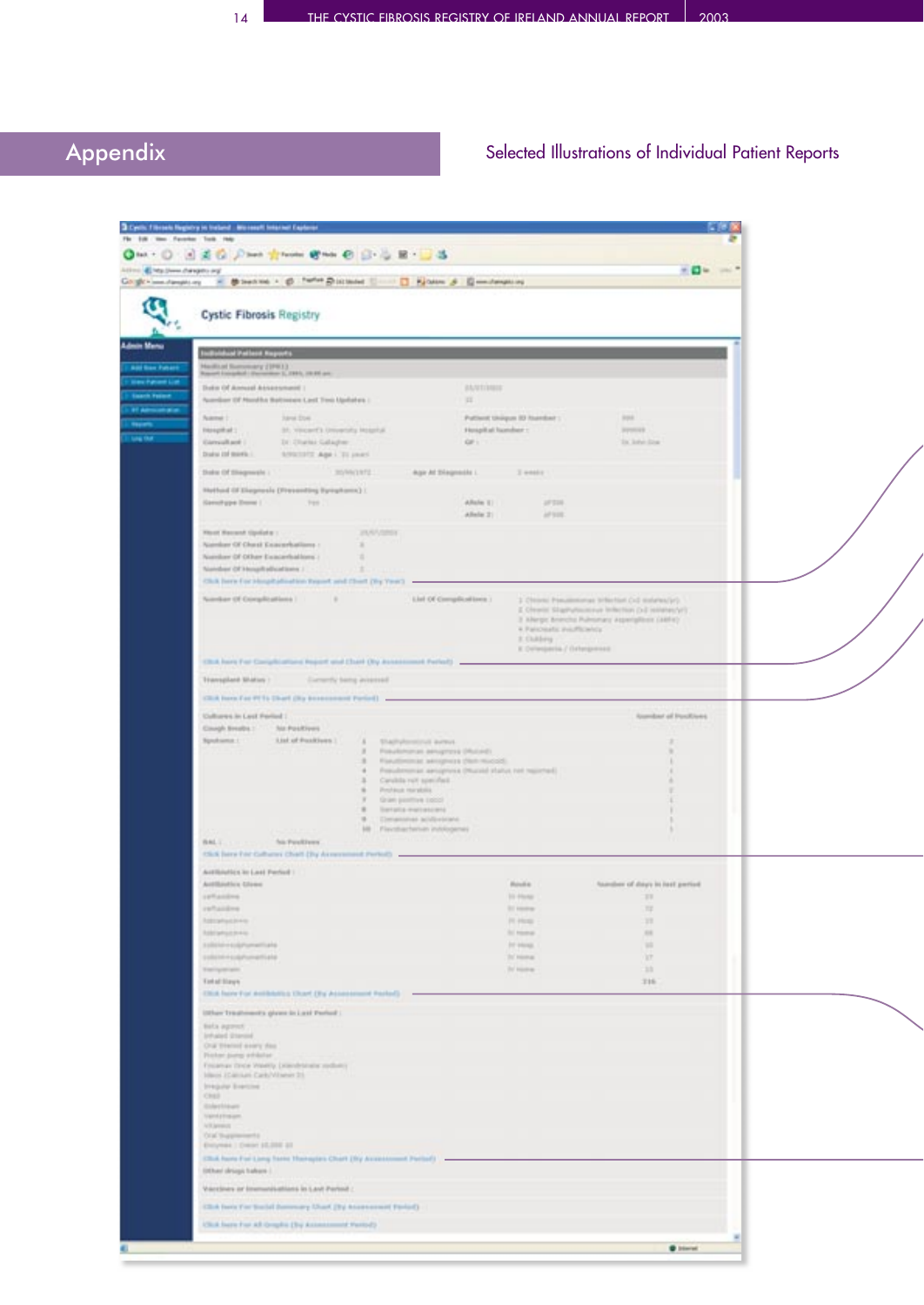\*All reports and links are available for each patient enrolled.



| <b>Flueraudes Int Last Parties</b> |  |
|------------------------------------|--|
|                                    |  |
| <b>Paint Forest</b>                |  |
|                                    |  |
|                                    |  |
| Chevrolet Carl Alanced             |  |
|                                    |  |
| <b>Folked De Palaet</b>            |  |

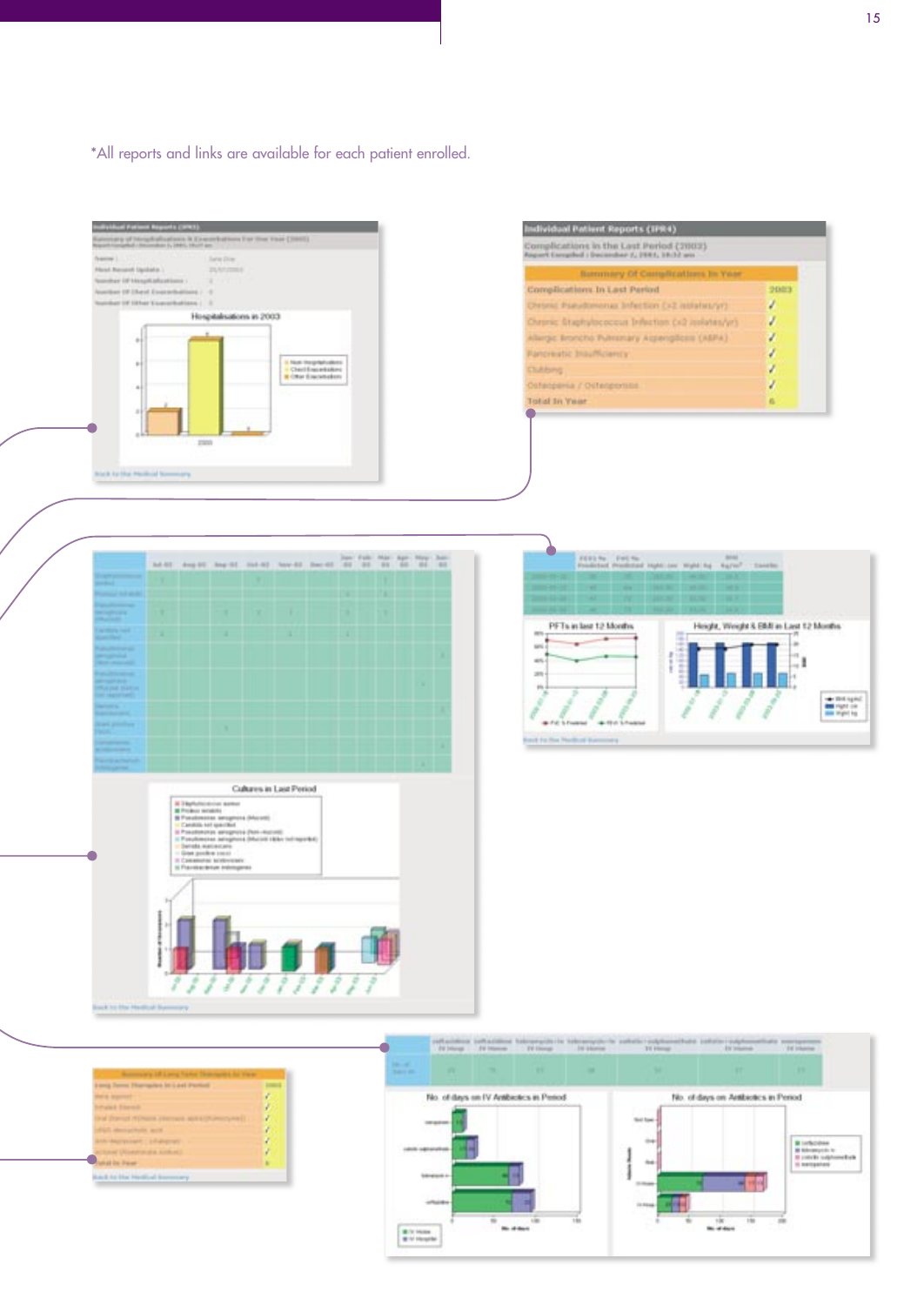